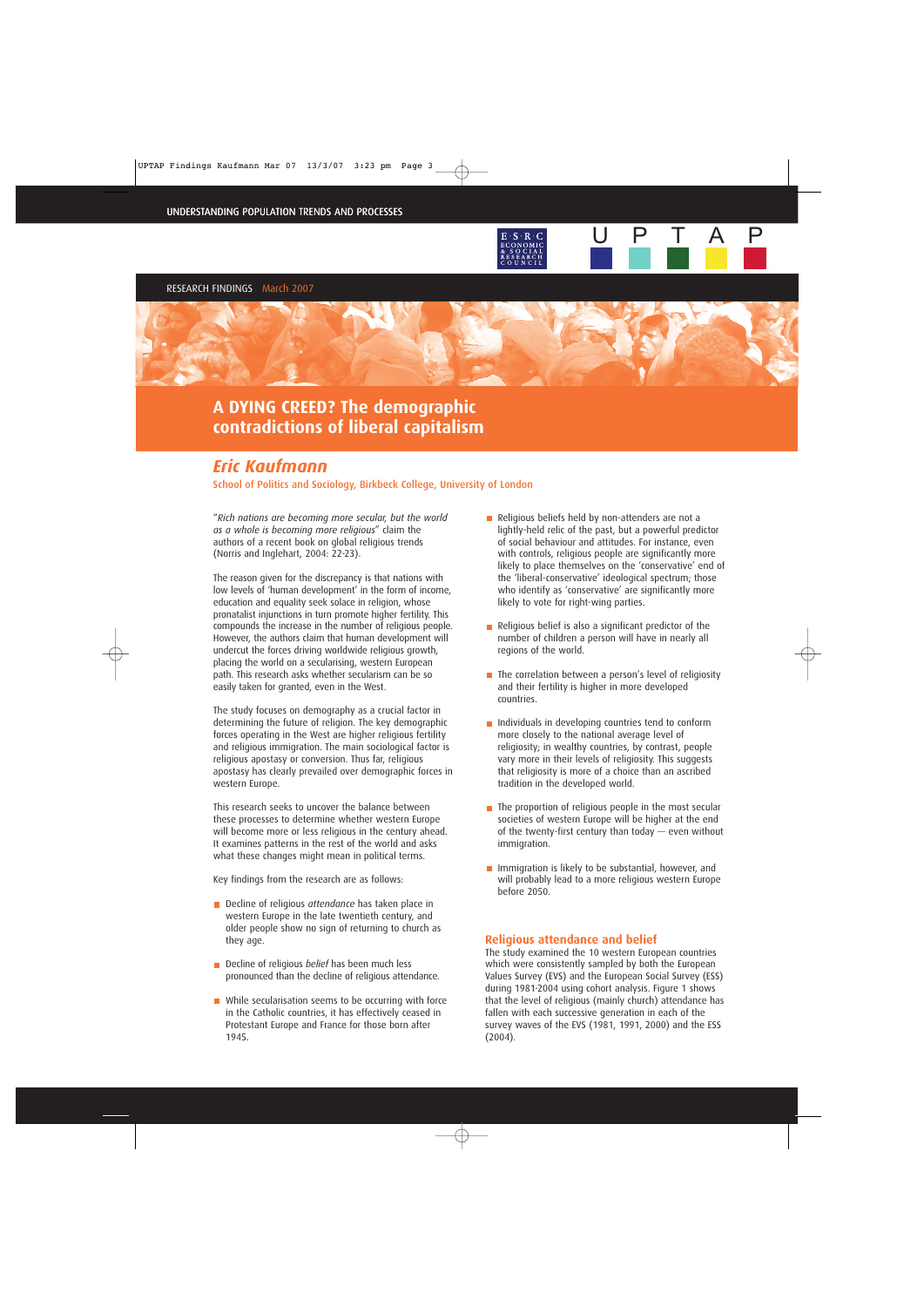

pre 1915 1915-25 1925-35 1935-45 1945-55 1955-65 1965-75 1975-85

#### FIGURE 1. WEEKLY RELIGIOUS ATTENDANCE BY COHORT AND GENERATION

Data for 2000 uses Norway responses from 1997 \*\* Data for 2004 from ESS which uses same question but different methodology

Moreover, we find no 'stacking' of the survey lines, suggesting no evidence of people returning to church as they age across the life course. Much of the debate over secularisation in Europe has been based on single-year survey research which fails to prise apart the ageing and generational effects. This evidence shows more clearly that there is a generational effect and hence a clear secularising pattern.

However, there are important countercurrents. In particular, secularisation of religious *belief* has been much less pronounced than secularisation of religious *attendance*. Figure 2 shows that while belief falls as we move from older to more recent generations (birth cohorts), the lines now *do* stack with each survey wave, demonstrating a pronounced life cycle effect in which people return to religious belief as they age.



#### FIGURE 2. RELIGIOSITY BY COHORT AND GENERATION

- Data for 2000 uses Norway responses from 1997 \*\* Data for 2004 from ESS which uses different question and different
- methodology

This pattern differs from the attendance evidence and supports a 'believing without belonging' interpretation (Davie, 1994). This is not to say that there has not been secularisation of belief as well as attendance. Some have indeed ceased to both believe and belong. However, a majority of respondents in these western European countries continue to remain believers even if most do not belong.

However, there is more to this picture than meets the eye. This emerges when we split the sample into countries where secularisation took place earlier in the twentieth century (France, Britain, Nordic Protestant countries) and those where secularisation came in the mid-to-late twentieth century (Catholic Ireland, Spain, Belgium and part-Catholic Holland).

It is striking that while secularisation seems to be occurring with force in the Catholic countries, it has stalled in the early secularising societies of Protestant Europe and France. In the latter group, we find that the downward sloping line of church attendance across cohorts flattens out by the time we reach cohorts born in 1945 ('baby boomers') or later (Figure 3). It seems that in these countries, which are in the vanguard of secularisation, declining attendance has reached a floor of around 5% and there is no indication of further slippage.



#### FIGURE 3. WEEKLY ATTENDANCE BY COHORT AND GENERATION IN EARLY SECULARIZING SOCIETIES

- Data for 2000 uses Norway responses from 1997
- Data for 2004 from ESS which uses same question but different methodology

The same patterns emerge with religious belief. Indeed, on this indicator, there seems to have been a modest revival of religiosity in western Europe. This is entirely down to native Christian trends rather than the increase in (more religious) non-Christians. Overall, in 2000, just under half the population of the early-secularising societies answered 'yes' to the question 'are you a religious person?' and this figure seems to be holding.

On the other hand, in the mainly Catholic countries, secularisation continues to proceed rapidly. Although church attendance is much higher, the most recent cohorts in these countries have attendance rates little higher than their counterparts in early secularising countries. Religious belief has also declined, but to a much smaller extent. It seems that Catholic Europe is following the 'believing without belonging' trajectory of Protestant Europe, but there is as yet no evidence of where the 'floor' of secularism will appear.

One might surmise that Catholic Europe will follow Protestant Europe in reaching a very low (i.e. 5%) steadystate figure for attendance and a much higher (45-50%) level for belief. However, future data is needed to substantiate this assertion.

## **The link between religion and fertility**

Some claim that those answering that they are 'religious' are merely espousing a lightly held belief, almost a relic from a previous era, that has no hold over human behaviour. But if this were the case, how can we explain that religious belief is a powerful predictor of fertility. The large constituency of people who describe themselves as 'religious' even if they do not attend church meant that the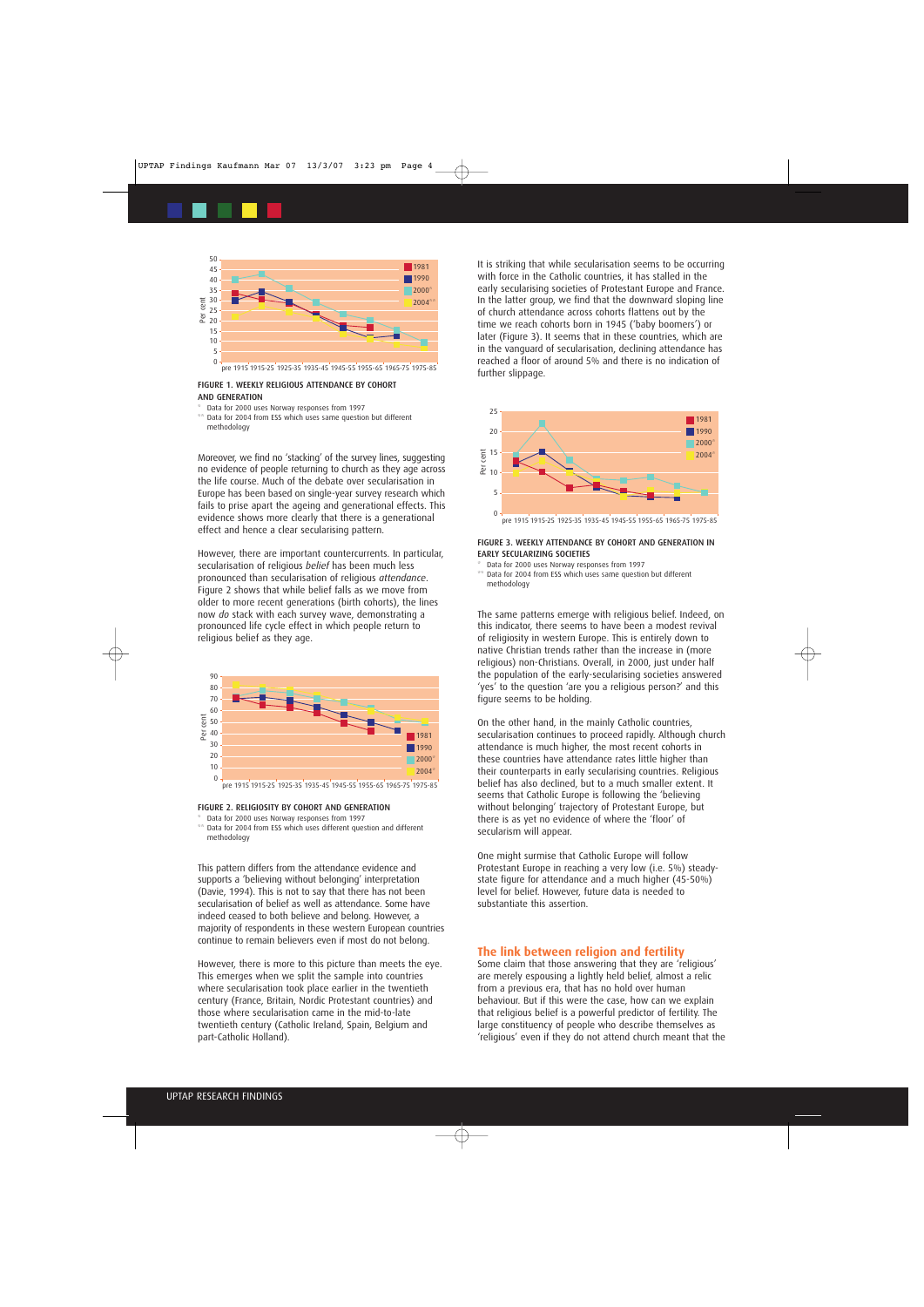study was more interested in looking at them than at attenders.

Whether one uses attendance or religious belief, religiosity emerges as a significant predictor of the number of children ever born — more important than education, class or income, which are traditionally seen as the key determinants of fertility after marital status. There was no indication of a slackening of the effect with subsequent survey waves. Indeed, the religiosity-fertility link seems to be a pervasive one across time.

It is also enduring over space. Models based on World Values Survey (WVS) data for 18 developing countries in 1991-1997 and 32 developing countries in 1999-2000 show that even with controls, religiosity is a significant predictor of children ever born in nearly all regions of the world.

Another startling finding is that the correlation of private religiosity with fertility is highest in the most developed countries and weakest in the least developed. Thus, individual religiosity seems to become more important as a determinant of fertility than collective religiosity as societies modernise.

Moreover, Figure 4 shows that individuals in developing countries tend to conform more closely to the average level of religiosity while there is more variation around the mean in the more secular, developed countries.



FIGURE 4. RELIGIOSITY BY MAJOR WORLD REGION, 1981-2000

Multivariate analysis also sheds light on the fact that education and income, two key 'human development' variables in theories of secular modernisation, generally have a much weaker effect on the level of personal religiosity in developing countries than in developed ones.

All of this suggests that individuals in developed countries tend to break free of religious traditions, but this does not necessarily render them less religious. They may mobilise as self-consciously religious individuals or within self-conscious religious subcultures. Thus, unreflective 'traditional' religiosity gives way to more self-conscious religious identity in developed countries. These subcultures can, in turn, expand within society, reversing secularising trends.

This is a critical finding in that it questions the automatic link between rising income, rising education and rising

secularism posited by some secularisation theorists such as Norris and Inglehart (2004).

In order to properly assess secularisation theories, one must move from the global gaze back to western Europe, to focus upon the 'cutting edge' of secularisation: namely those societies that secularised earliest.

Projections were made of the proportion of religious and nonreligious population in the six 'early secularising' (mainly Protestant) countries of western Europe. These were based on fertility and apostasy/conversion assumptions derived from the EVS of 1981-2004.

Interestingly, the main projection, which appears in Figure 5, shows that the proportion of religious people in the most secular societies of western Europe will be higher at the end of the twenty-first century than today  $-$  even without immigration.



FIGURE 5. PROJECTED RELIGIOUS POPULATION IN SIX EARLY SECULARIZING SOCIETIES, 2004-2104

Three-quarters of the reason for the change has to do with a decline in religious apostasy, and about a quarter is related to higher religious fertility and the fact that women in the childbearing age ranges are significantly more religious than men (and thus likely to impart such beliefs to children).

In the short and medium-term, however, secularisation will merely slow, buoyed by the population momentum of twentieth century secularisation which has produced a younger secular age profile and an older population of religious people. By 2050, however, the proportion of secular people will have peaked and de-secularisation will begin, albeit gently.

## **Immigration effector secularisation**

All of this ignores a factor which is likely to be far more important for west European religiosity levels in the nearterm: immigration. The respondent pools in the 2000 EVS and 2004 ESS were only about 2-3% Muslim. This is a slight undercount, and also a small sample with which to work. However, the pooled ESS Muslim sample, as with the total EVS sample, shows that Muslim religious attendance and belief does not vary with age.

Similar trends appear in UK ethnic minority surveys of 1994, 2001 and 2003, where sample size was not a problem and one could compare the immigrant generation